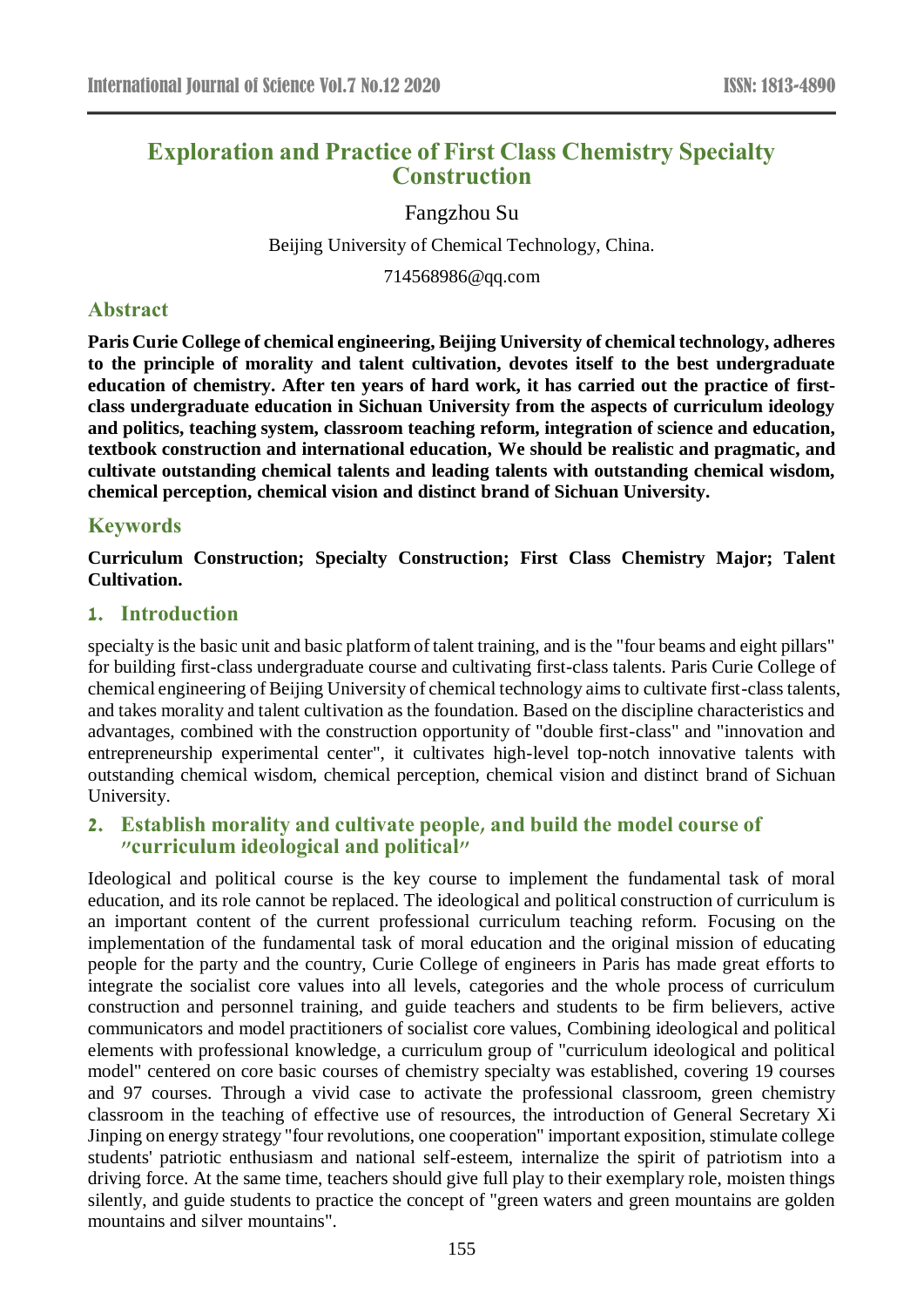# **3. Make clear the goal of talent training and build a first-class curriculum system**

The overall plan for promoting the construction of world-class universities and first-class disciplines issued by the State Council clearly points out that "training top-notch innovative talents" is one of the important tasks of double first-class universities and disciplines construction [2], and one of the key points of cultivating innovative talents is the training mode. Curie College of engineers in Paris takes chemistry as its major enrollment and takes top-notch class as an example to form a echelon undergraduate innovative talent training system of top-notch class base class chemistry (Chemistry/ Applied Chemistry). After 2 years of general education, students will choose chemistry/ Applied Chemistry major voluntarily in the second semester of sophomore. In 2020, we will add a strong foundation plan for the continuous training of master's and doctoral students, which will provide reserve talents for major national strategic fields and promote the construction of first-class undergraduate majors.

The curriculum system of Curie Institute of Engineering in Paris fully implements the national standard for undergraduate teaching quality of chemistry majors, and focuses on the cultivation of first-class talents and marks the brand of Sichuan University in order to adapt to the future development trend of society and demand for talents. In the professional compulsory curriculum system, in addition to solid four basic chemical knowledge, "green chemistry", "modern synthetic chemistry" and "Introduction to polymer science" are determined as compulsory courses to form students' knowledge system for sustainable development of human society in the future, and "chemical information" and "radiochemistry" are defined as characteristic courses, and "comprehensive experimental development training" is strengthened, Open the secondary discipline in-depth elective courses, basic disciplines cross integration courses, for the future graduate stage to lay the discipline foundation. The teaching plan of experimental class base class chemistry (Chemistry / Applied Chemistry) has been improved. Students' initiative and selectivity have been brought into full play, and their practical ability and experimental skills have been trained. On the premise of laying a solid foundation, students' individualized development is encouraged.

The levels and gradients of curriculum are increased, and the classroom teaching reform is actively promoted: the curriculum team system is implemented for compulsory courses, and the course leaders are held by professors with strong sense of responsibility, dedication to teaching and caring for students, the team teachers are combined with the old, middle-aged and young, the course content is professional, and the teaching form is dynamic. Various teaching research and teaching reform activities are actively carried out, and the teaching and research activities in the new semester and the teaching discussion system twice a month are adhered to; Try various online and offline teaching methods, and strive to create five "golden Courses": take professional characteristic courses "green chemistry" and "radiochemistry" as breakthrough points, and build the first batch of MOOC courses of Curie Institute of engineers in Paris. In particular, two academicians Chai Zhifang and Zhao Yuliang, as well as a number of well-known experts in the industry at home and abroad, are invited to give lectures on "radiochemistry", so that students can have a preliminary understanding of the research methods and applications of radiochemistry, and further consolidate the position of Beijing University of chemical technology in China,Improve students' practical ability and innovation consciousness.Vigorously promote the curriculum reform, promote the "inquiry type small class" teaching and the whole process of academic evaluation: compulsory courses are 100% small class, and the class with a large number of individuals will implement "large class teaching, small class guidance". Pay attention to non-standard answers, process assessment, change the final examination results, introduce "discussion", "small test" and "stage self-report" in the classroom, and the usual scores account for more than 50%, which solves the problem that traditional academic evaluation "rote learning" can not effectively drive teaching and learning.

The curriculum system of Curie Institute of engineers in Paris not only benefits the students, but also frequently exchanges teaching experience with other universities in Western China. It actively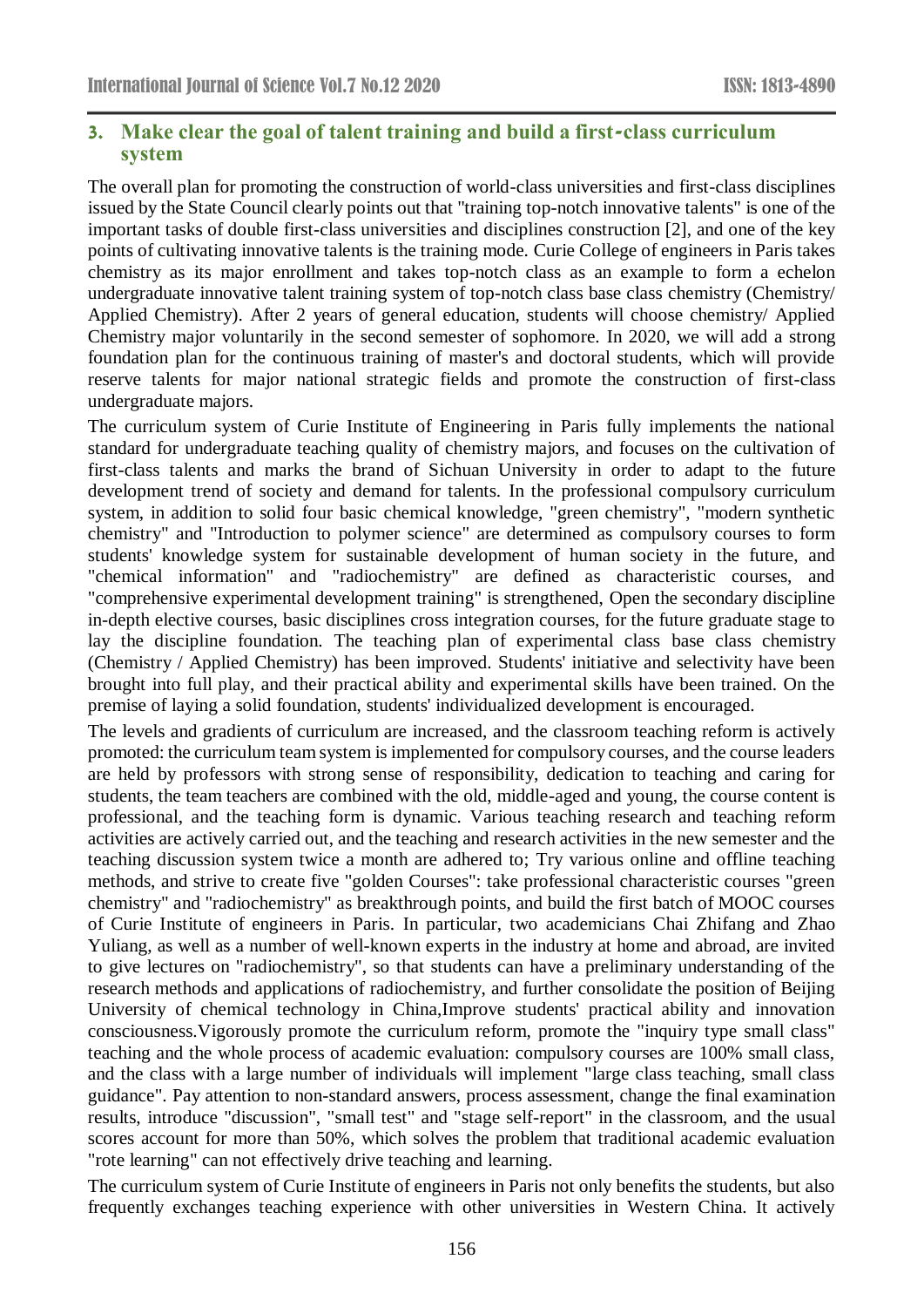undertakes various teaching seminars, accepts visiting scholars and advanced teachers, which has played a good role in demonstrating and radiating the innovative talent training mode of brother colleges.

### **4. Attach importance to "process training" and promote the integration and innovation of scientific research and teaching**

Mr. Qian Weichang put forward in the 1980s: "if you don't have classes, you are not a teacher; if you don't engage in scientific research, you are not a good teacher. Teaching without scientific research foundation is an education without views and soul. "Teachers engaged in scientific research can help to introduce the frontier knowledge of science and technology into the classroom, update the teaching content and improve the quality of teaching; at the same time, it also helps teachers guide students with innovative thinking methods, cultivate innovative thinking and improve students' innovative ability. Curie Institute of engineers in Paris has always adhered to the integration of scientific research into teaching, and the integration of "process training" into scientific research training, so as to promote students from passive adaptation to active seeking, thinking and solving problems in practice. The proportion of teachers with senior titles is 100%. We should explore frontier integrated teaching methods, effectively promote the five "into the classroom", and integrate the latest scientific research achievements into the teaching: academicians and other national brand talents into the classroom, teachers' scientific research achievements into the classroom, frontier disciplines dynamic into the classroom, social science and technology hot issues into the classroom, and top online education into the classroom. Combining "imparting professional knowledge" and "leading core values" in the course, we should deeply analyze and fully tap the cutting-edge elements in the course, and introduce scientific research achievements, For example, the latest research achievements, such as asymmetric catalytic synthesis (resource saving), one-step oxidation functionalization of benzene (new atomic economic reaction), organic synthesis and polymer polymerization reaction (clean solvent) with water as solvent, biomass conversion (environmental protection and renewable resource utilization) were introduced in the experimental teaching, so as to cultivate students' humanistic care, environmental protection, resource conservation and other concepts, and stimulate their interest in scientific research, Enlighten scientific research thinking.

Consolidate and coordinate the first and second classroom innovative practice activities. The coverage rate of undergraduate scientific research training reaches 100%. Based on learning and repeating the real scientific research results, the undergraduate has some innovation. Through experiencing the real research process of Frontier Science, students' scientific thinking ability, experimental ability and practical problem-solving ability are trained to improve their comprehensive quality. This paper designs a step-by-step scientific research guidance scheme based on interest guidance and personality guidance in the process of improving chemical innovation ability: for lower grade students, by inviting experts and professors from inside and outside the school to carry out various academic conferences and academic lectures, and to set up Freshmen's discussion courses, so as to enhance their professional interest, enhance their professional pride, activate their thinking, stimulate their innovative spirit, and help them understand the frontier of the discipline, To understand the research work of the Faculty of Curie College of engineers in Paris; to arrange the students to enter the research groups for scientific research and training according to the scientific research training projects provided by the research team; to arrange the students to enter the research groups for scientific research and training by means of two-way selection and deployment of Curie Institute of engineers; to receive scientific research training in the research group for senior undergraduates, In the form of scientific research team and responsible Professor, individualized training is carried out according to the specific situation of students.

To strengthen the innovation and entrepreneurship education with "creativity innovation entrepreneurship" as the core, the cross integration of basic disciplines often leads to major scientific discoveries, new ideas and new ideas, which is particularly important for the cultivation of students' innovation ability. Combined with the "green chemistry and innovative pharmacy innovation and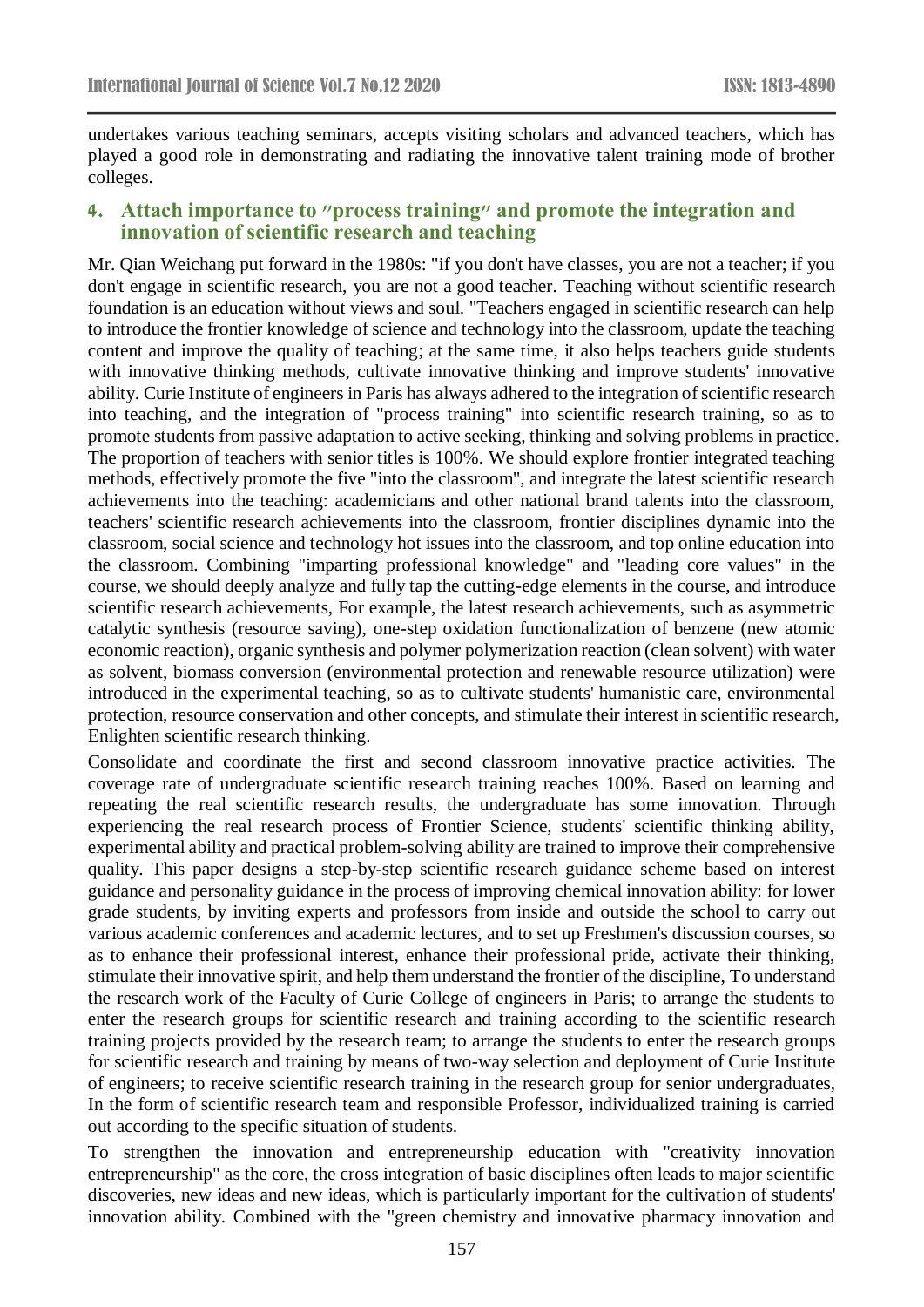entrepreneurship platform" jointly constructed by Paris Curie Institute of engineers and Paris Curie Institute of medicine, Curie College of engineers in Paris cultivates the concept of "innovation and entrepreneurship" by breaking the disciplinary barriers, promoting the interdisciplinary, and activating the source innovation. Taking the construction of the software and hardware platform for mass entrepreneurship and innovation as an opportunity, we will focus on creating a street, building a comprehensive training platform for intelligent and creative chemistry and precise measurement, and a training platform for the construction and evaluation of active molecules with Curie Institute of Engineering in Paris, and carry out interdisciplinary training and exploration of the mode of mass entrepreneurship and innovation. At the same time, introduce social resources such as technologybased enterprises and venture capital institutions to guide students to fully connect with capital and market. The students won three gold awards and two provincial silver awards in the "Internet +" college students innovation and entrepreneurship competition of Sichuan Province. The "good food machine" world's first portable food safety detector was selected into the national "mass entrepreneurship, mass innovation" mass entrepreneurship and innovation week, which is the first scientific research transformation exhibition project of Beijing University of chemical technology.

### **5. Inherit the "chemical soul" and promote the construction of high-level teaching material system of Sichuan University**

Personnel training needs many conditions, teaching material construction and curriculum construction complement each other. Curie Institute of engineers in Paris formulated the management measures for textbook construction of Paris Curie College of chemistry, Beijing University of chemical technology, which encourages teachers to carry out textbook research, compile and publish high-level and high-quality teaching materials, promote theoretical innovation and professional construction, and promote the overall improvement of teaching quality. Establish incentive and guarantee mechanism for excellent textbook compilation. The compilation of teaching materials will be included in the year-end workload assessment. The Curie Institute of engineers, Paris, gives grants and awards to the excellent students at all levels and the textbooks for national and provincial planning and construction.

# **6. Highlight discipline brand and promote the construction of first-class undergraduate specialty**

Based on the "double first-class" disciplines, Curie College of engineers in Paris has built the discipline group of "chemistry and green chemical engineering", broken the boundary between basic research and engineering transformation, and realized the cross integration and leap forward development of traditional disciplines.Strengthen the construction of teaching and scientific research base. In 2008, it was awarded the national basic science research and teaching talent training base. In 2009, it was rated as the national top-notch talent training pilot unit and national characteristic specialty. In 2011, it was awarded the special discipline point of radiochemistry of NSFC. In 2017, it was awarded a  $-$  in the fourth round of discipline evaluation. In 2019, the chemistry specialty was selected into the first batch of national first-class undergraduate specialty construction points (Shuangwan plan), In 2020, it will be selected as the pilot unit of strong foundation program and 2.0 base of top-notch students training program in basic disciplines.

At present, Curie College of engineers in Paris has established the Collaborative Innovation Center for environment and fire safety polymer materials jointly constructed by the provincial and ministry, the national and local joint engineering laboratory for environmental protection polymer materials, the national and local joint engineering laboratory for the preparation and utilization of energy plant biofuel, the Key Laboratory of green chemistry and technology of the Ministry of Education (excellent in 2013 and 2019), and high scores of environmental friendlinessThere are 14 national and provincial scientific research bases including engineering research center of Ministry of education. Discipline construction provides a strong discipline support for the talent training of Curie Institute